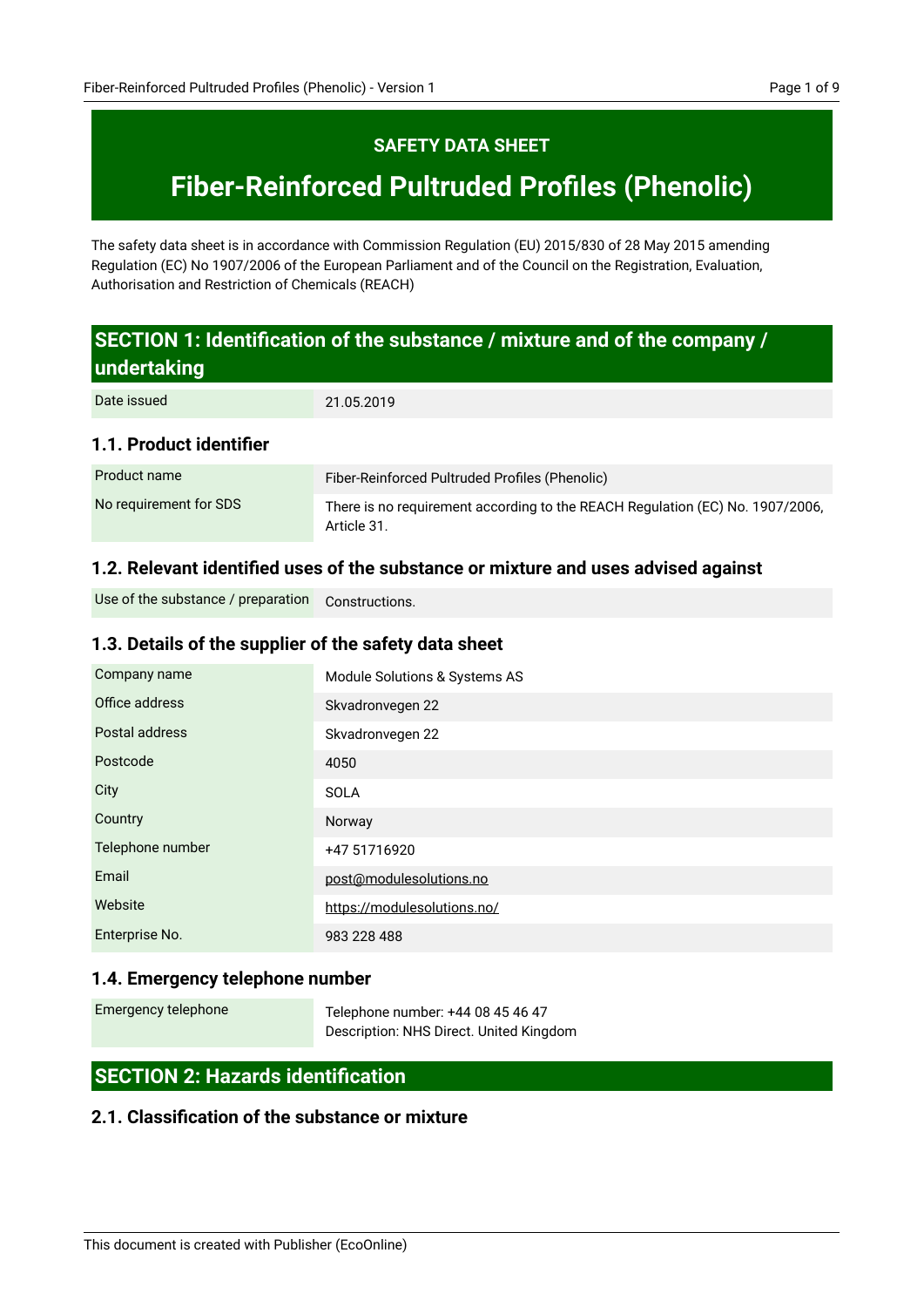| Additional information on<br>classification | According to REACH the product is declared as an article and is not subject<br>to the provisions of classification.                                                                                                                                                                                                                                                               |
|---------------------------------------------|-----------------------------------------------------------------------------------------------------------------------------------------------------------------------------------------------------------------------------------------------------------------------------------------------------------------------------------------------------------------------------------|
| 2.2. Label elements                         |                                                                                                                                                                                                                                                                                                                                                                                   |
| Other label information (CLP)               | This is an article according to REACH, and is not covered by the regulations for<br>the classification and labeling of chemicals.                                                                                                                                                                                                                                                 |
| 2.3. Other hazards                          |                                                                                                                                                                                                                                                                                                                                                                                   |
| PBT / vPvB                                  | No information available.                                                                                                                                                                                                                                                                                                                                                         |
| Physicochemical effects                     | At use: High concentrations of dust may form explosive mixture with air.                                                                                                                                                                                                                                                                                                          |
| Health effect                               | At use: Inhalation of dust may irritate the respiratory system. Frequent inhalation<br>of dust over a long period of time increases the risk of developing lung diseases.<br>Dust may give mechanical eye irritation. Dust may irritate the skin.<br>The product contains a possibly sensitizing substance which may provoke an<br>allergic reaction among sensitive individuals. |
|                                             |                                                                                                                                                                                                                                                                                                                                                                                   |

# **SECTION 3: Composition / information on ingredients**

#### **3.2. Mixtures**

Fiber reinforced polymer (FRP) products are composed of a mixture of resin, inorganic fillers, pigments, processing additives, and fiberglass reinforcement. During the manufacturing process, the mixture is cured and hardened into a solid, stable material that is non-hazardous when handled properly and in accordance with good industrial hygiene practices. Description of the mixture

# **SECTION 4: First aid measures**

#### **4.1. Description of first aid measures**

| General      | No action is required when handling the product in the condition it is supplied.<br>The first aid measures given below are intended for exposure to dust that arises<br>from the processing of the product. Emergency telephone number: see section 1.<br>4. |
|--------------|--------------------------------------------------------------------------------------------------------------------------------------------------------------------------------------------------------------------------------------------------------------|
| Inhalation   | Fresh air and rest. Get medical attention if any discomfort continues.                                                                                                                                                                                       |
| Skin contact | Remove contaminated clothing. Wash with soap and water. Get medical attention<br>if any discomfort continues.                                                                                                                                                |
| Eye contact  | Immediately flush with plenty of water or eyewash solution for up to 10 minutes.<br>Remove contact lenses and open eyes wide apart. Get medical attention if any<br>discomfort continues.                                                                    |
| Ingestion    | Hardly relevant. Rinse mouth thoroughly. Do not induce vomiting. Get medical<br>attention.                                                                                                                                                                   |

#### **4.2. Most important symptoms and effects, both acute and delayed**

| Acute symptoms and effects | Dust may cause mechanical irritation of mucous membranes. Symptoms may           |
|----------------------------|----------------------------------------------------------------------------------|
|                            | include coughing, sore throat, reddening, burning sensation and heavy watering   |
|                            | of the eyes Existing respiratory disorders may be aggravated, for example asthma |
|                            | or other chronic respiratory disease.                                            |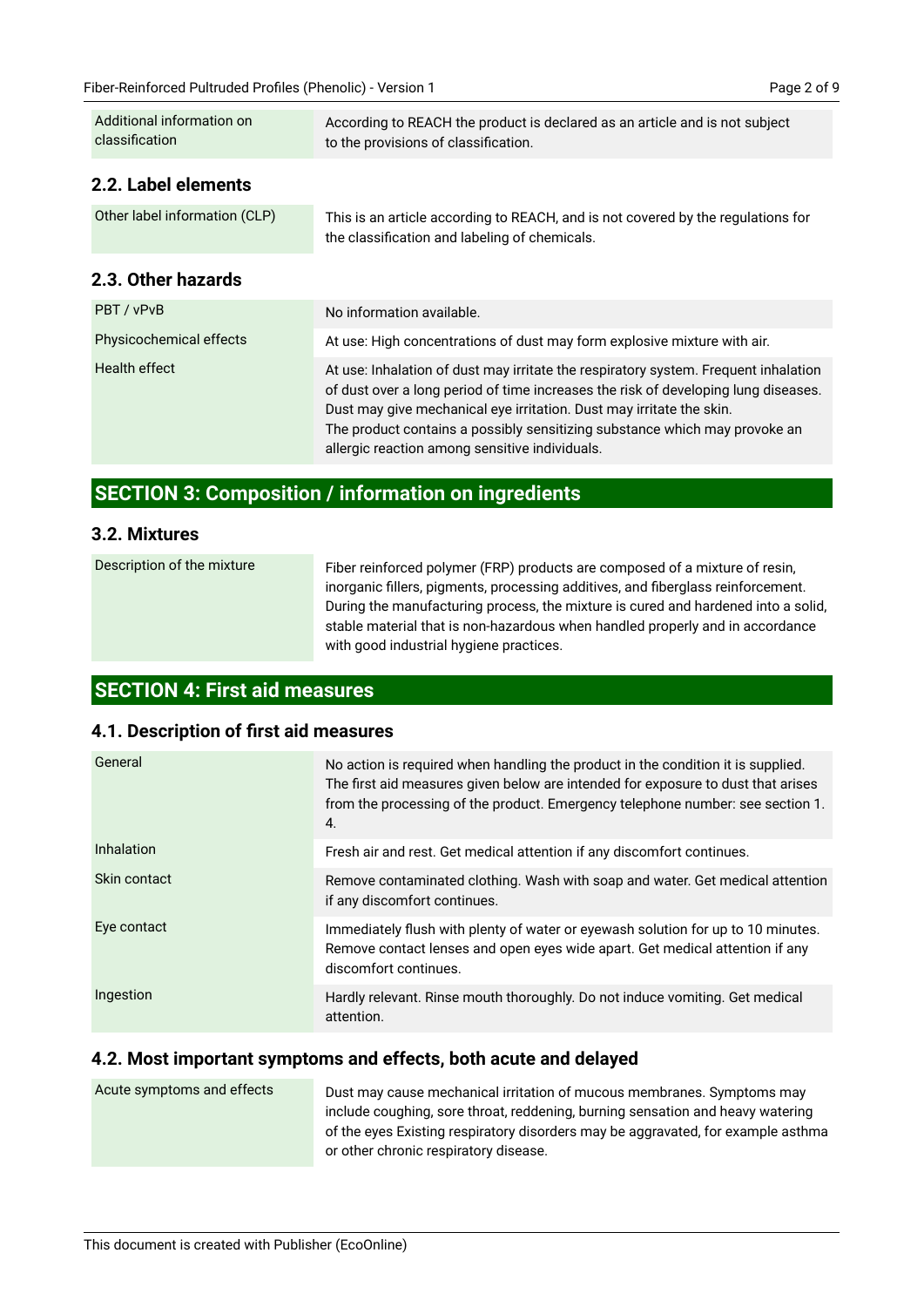|                              | Dust may cause mechanical irritation of the skin.<br>Dust may give mechanical eye irritation. |
|------------------------------|-----------------------------------------------------------------------------------------------|
| Delayed symptoms and effects | Repeated or prolonged inhalation of dust increases the risk of developing lung<br>diseases.   |

#### **4.3. Indication of any immediate medical attention and special treatment needed**

No specific information from the manufacturer. Treat symptomatically. Other information

# **SECTION 5: Firefighting measures**

#### **5.1. Extinguishing media**

| Suitable extinguishing media | Foam, carbon dioxide or dry powder.                        |  |
|------------------------------|------------------------------------------------------------|--|
|                              | 5.2. Special hazards arising from the substance or mixture |  |

| Fire and explosion hazards    | The product is not classified as flammable.<br>High concentrations of dust may form explosive mixture with air.             |
|-------------------------------|-----------------------------------------------------------------------------------------------------------------------------|
| Hazardous combustion products | May include, but is not limited to: Carbon monoxide (CO). Carbon dioxide (CO2).<br>Toxic smoke. Irritating vapors or gases. |

#### **5.3. Advice for firefighters**

| Personal protective equipment | Use compressed air equipment when the chemical is involved in fire. In case of |
|-------------------------------|--------------------------------------------------------------------------------|
|                               | evacuation, an approved protection mask should be used. See also section 8.    |

### **SECTION 6: Accidental release measures**

#### **6.1. Personal precautions, protective equipment and emergency procedures**

| Personal protection measures | Avoid generation and spreading of dust. |
|------------------------------|-----------------------------------------|
|------------------------------|-----------------------------------------|

#### **6.2. Environmental precautions**

| Environmental precautionary | The product should not be dumped in nature but collected and delivered |
|-----------------------------|------------------------------------------------------------------------|
| measures                    | according to agreement with the local authorities.                     |

# **6.3. Methods and material for containment and cleaning up**

| Clean up | The product are collected mechanically. Dispose of in accordance with local |
|----------|-----------------------------------------------------------------------------|
|          | regulations for waste handling (see section 13).                            |

#### **6.4. Reference to other sections**

Other instructions

See also sections 8 and 13.

# **SECTION 7: Handling and storage**

#### **7.1. Precautions for safe handling**

| <b>Handling</b> | Provide adequate ventilation. Use protective equipment as referred to in section |
|-----------------|----------------------------------------------------------------------------------|
|                 | о.                                                                               |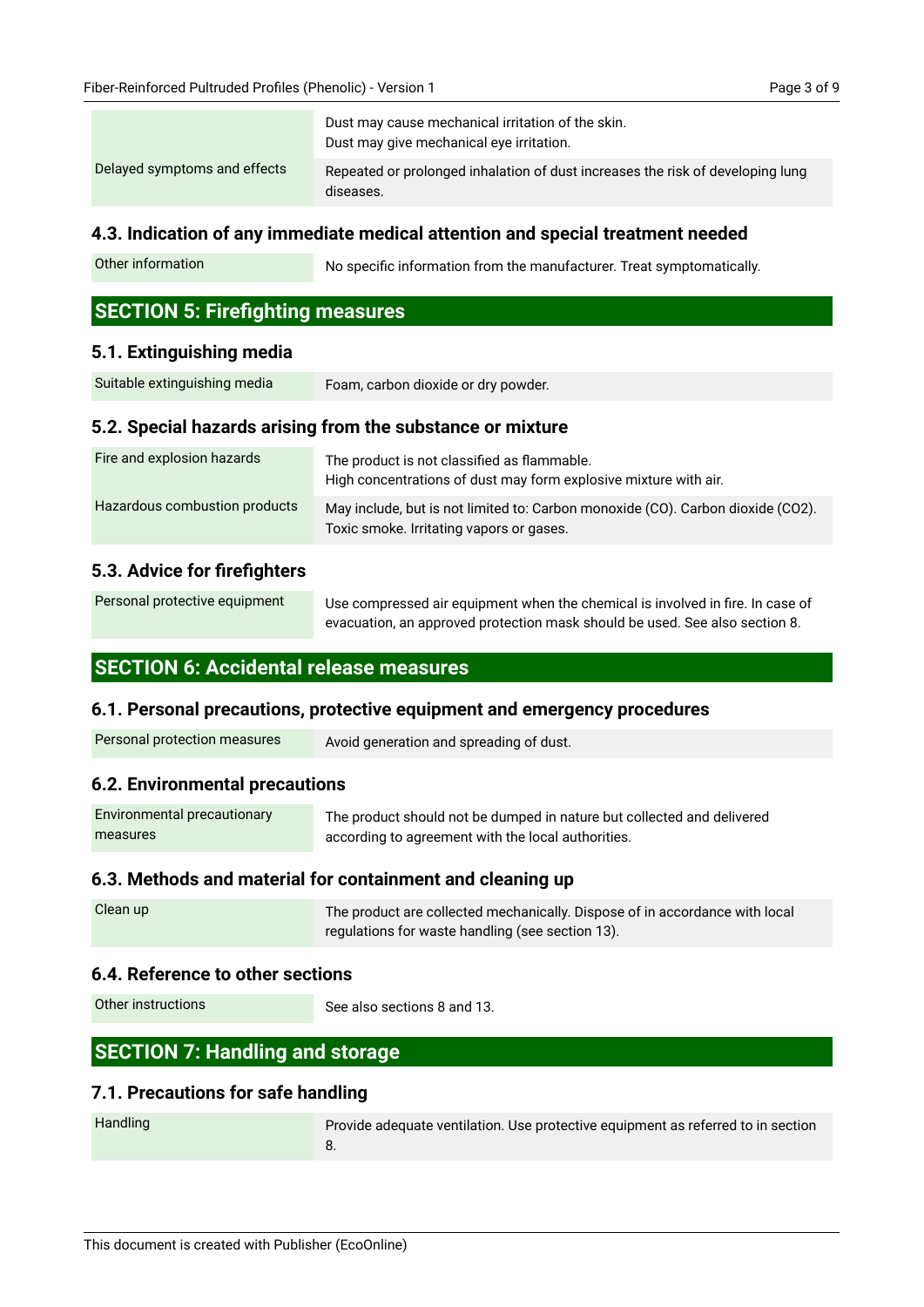# **Protective safety measures**

| Safety measures to prevent fire                                 | High concentrations of dust may form explosive mixture with air.                                                                                                                 |
|-----------------------------------------------------------------|----------------------------------------------------------------------------------------------------------------------------------------------------------------------------------|
| Preventitive measures to prevent<br>aerosol and dust generation | Dust can be suppressed with water.                                                                                                                                               |
| Advice on general occupational<br>hygiene                       | Do not eat, drink or smoke during work. Wash hands at the end of each work shift<br>and before eating, smoking and using the toilet. Wash contaminated clothing<br>before reuse. |

# **7.2. Conditions for safe storage, including any incompatibilities**

| <b>Storage</b>      | Store in a dry place.                       |
|---------------------|---------------------------------------------|
| Conditions to avoid | Keep away from heat, sparks and open flame. |
|                     |                                             |

### **7.3. Specific end use(s)**

|  | Specific use(s) |  |
|--|-----------------|--|
|  |                 |  |

See section 1.2.

# **SECTION 8: Exposure controls / personal protection**

#### **8.1. Control parameters**

| <b>Substance</b>                  | <b>Identification</b>                                                                         | Value                             | TWA Year |
|-----------------------------------|-----------------------------------------------------------------------------------------------|-----------------------------------|----------|
| Dusts, respirable dust            |                                                                                               | TWA $(8h)$ : 4 mg/m <sup>3</sup>  |          |
| Dusts, total inhalable dust       |                                                                                               | TWA $(8h)$ : 10 mg/m <sup>3</sup> |          |
| Other Information about threshold | Applies to dust.                                                                              |                                   |          |
| limit values                      | References (laws/regulations): EH40/2005 Workplace exposure limits, with later<br>amendments. |                                   |          |

# **8.2. Exposure controls**

# **Precautionary measures to prevent exposure**

| Technical measures to prevent<br>exposure | Provide adequate ventilation. The personal protective equipment must be<br>CE-marked and the latest version of the standards shall be used. The protective<br>equipment and the specified standards recommended below are only<br>suggestions, and should be selected on advice from the supplier of such<br>equipment.<br>A risk assessment of the work place/work activities (the actual risk) may lead to<br>other control measures. The protection equipment's suitability and durability will<br>depend on application. |
|-------------------------------------------|------------------------------------------------------------------------------------------------------------------------------------------------------------------------------------------------------------------------------------------------------------------------------------------------------------------------------------------------------------------------------------------------------------------------------------------------------------------------------------------------------------------------------|
|                                           |                                                                                                                                                                                                                                                                                                                                                                                                                                                                                                                              |

# **Eye / face protection**

| Eye protection equipment  | Description: Use tight fitting goggles if dust is generated.<br>Reference to relevant standard: EN 166 (Personal eye-protection. Specifications). |  |
|---------------------------|---------------------------------------------------------------------------------------------------------------------------------------------------|--|
| Additional eye protection | Eye wash facilities should be available at the work place. Either a fixed eye wash                                                                |  |
| measures                  | facility connected to the drinking water (preferably warm water) or a portable                                                                    |  |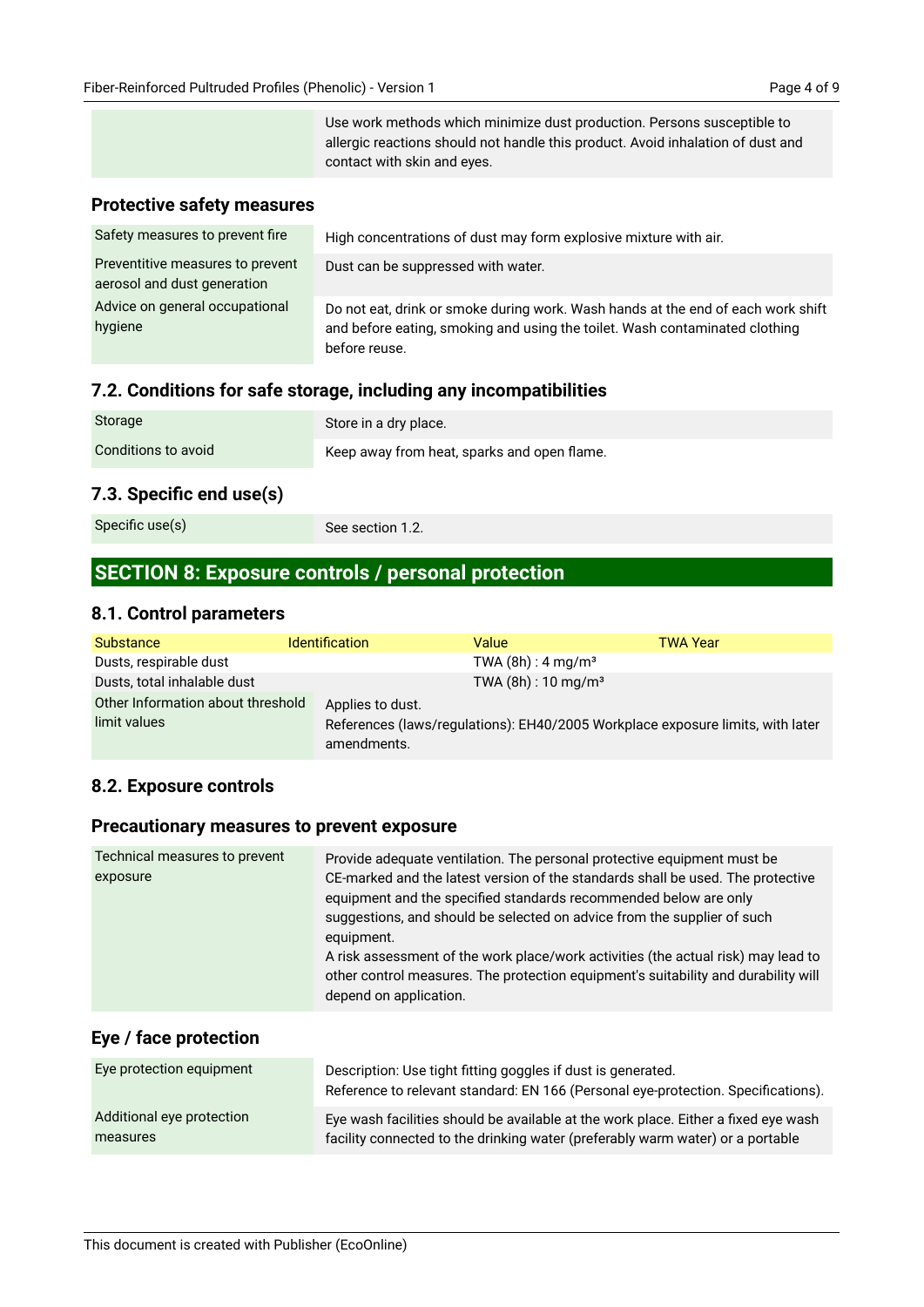|                             | disposable unit.                                                                                                                                                                                                                                                                                                                                             |
|-----------------------------|--------------------------------------------------------------------------------------------------------------------------------------------------------------------------------------------------------------------------------------------------------------------------------------------------------------------------------------------------------------|
| <b>Hand protection</b>      |                                                                                                                                                                                                                                                                                                                                                              |
| Suitable materials          | Leather, Textile.                                                                                                                                                                                                                                                                                                                                            |
| Breakthrough time           | Comments: Not relevant.                                                                                                                                                                                                                                                                                                                                      |
| Thickness of glove material | Comments: Not specified by the manufacturer.                                                                                                                                                                                                                                                                                                                 |
| Hand protection equipment   | Description: Normally not required. Use suitable protective gloves if risk of skin<br>contact. Glove thickness must be chosen in consultation with the glove supplier.<br>The gloves abilities may vary among the different glove manufacturers.<br>Reference to relevant standard: BS-EN 420 (Protective gloves. General<br>requirements and test methods). |
| <b>Skin protection</b>      |                                                                                                                                                                                                                                                                                                                                                              |

# **Skin pro**

| Recommended protective clothing Description: Wear appropriate protective clothing to protect against possible skin |  |
|--------------------------------------------------------------------------------------------------------------------|--|
| contact.                                                                                                           |  |

# **Respiratory protection**

| Recommended respiratory | Description: Use mask with filter P2 in case of dust formation.                  |
|-------------------------|----------------------------------------------------------------------------------|
| protection              | Reference to relevant standard: EN 143 (Respiratory protective devices. Particle |
|                         | filters. Requirements, testing, marking). EN 149.                                |

#### **Appropriate environmental exposure control**

| Environmental exposure controls | Do not allow to enter into sewer, water system or soil. |
|---------------------------------|---------------------------------------------------------|
|---------------------------------|---------------------------------------------------------|

# **SECTION 9: Physical and chemical properties**

# **9.1. Information on basic physical and chemical properties**

| <b>Physical state</b>         | Solid.                                       |
|-------------------------------|----------------------------------------------|
| Colour                        | Varying.                                     |
| Odour                         | Mild. / Characteristic.                      |
| Odour limit                   | Comments: Not relevant.                      |
| pH                            | Comments: Not relevant.                      |
| Melting point / melting range | Comments: Not specified by the manufacturer. |
| Boiling point / boiling range | Comments: Not relevant.                      |
| Flash point                   | Comments: Not specified by the manufacturer. |
| Evaporation rate              | Comments: Not relevant.                      |
| Flammability (solid, gas)     | Not combustible.                             |
| <b>Explosion limit</b>        | Comments: Not specified by the manufacturer. |
| Vapour pressure               | Comments: Not relevant.                      |
| Vapour density                | Comments: Not relevant.                      |
| Relative density              | Comments: Not specified by the manufacturer. |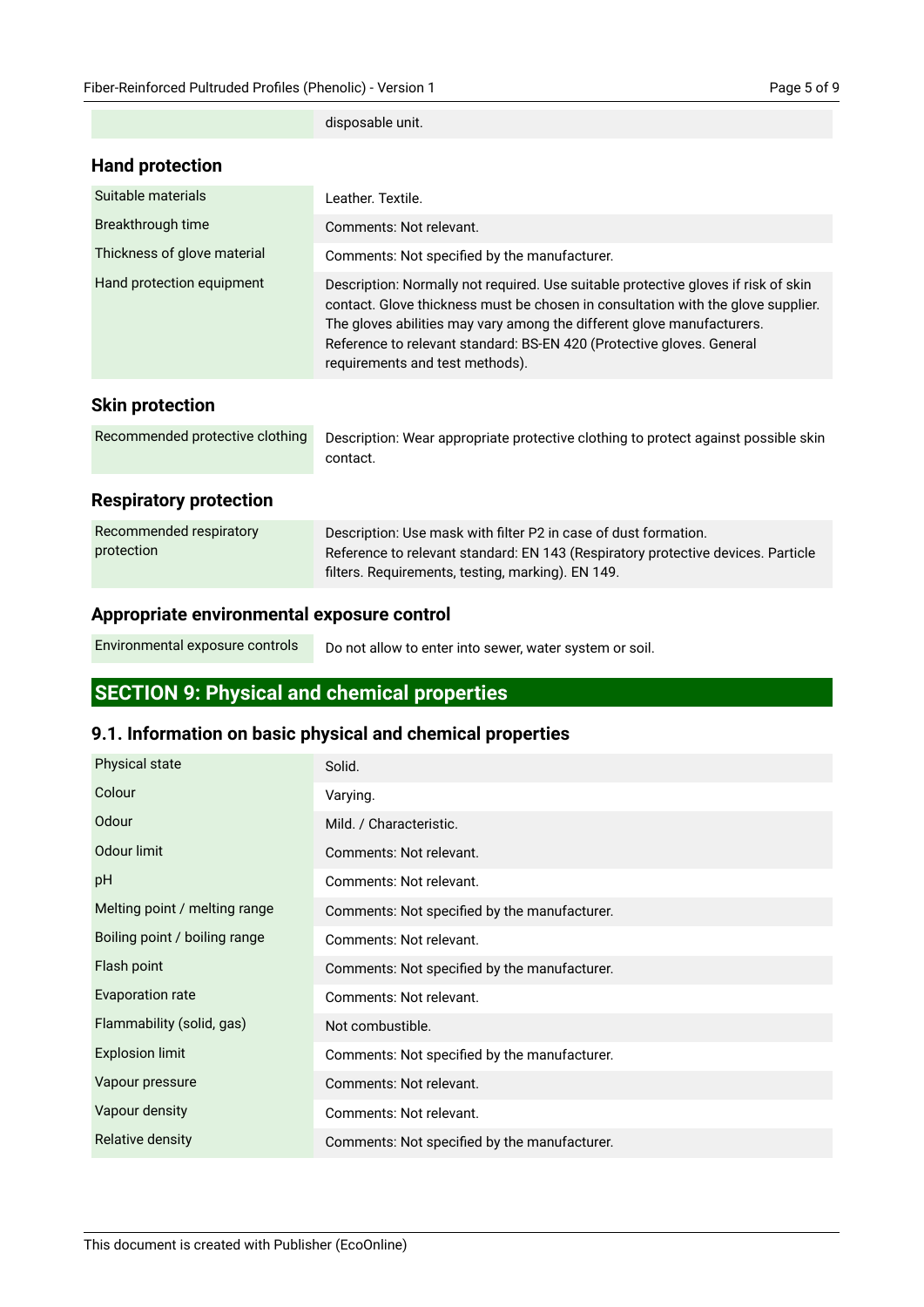#### Fiber-Reinforced Pultruded Profiles (Phenolic) - Version 1 Page 6 of 9

| Solubility                                 | Medium: Water<br>Comments: Insoluble.        |
|--------------------------------------------|----------------------------------------------|
| Partition coefficient: n-octanol/<br>water | Comments: Not relevant for a mixture.        |
| Spontaneous combustability                 | Comments: Not specified by the manufacturer. |
| Decomposition temperature                  | Comments: Not specified by the manufacturer. |
| <b>Viscosity</b>                           | Comments: Not relevant.                      |
| <b>Explosive properties</b>                | Not specified by the manufacturer.           |
| Oxidising properties                       | Not specified by the manufacturer.           |
|                                            |                                              |

# **9.2. Other information**

# **Other physical and chemical properties**

| <b>Comments</b>                             | No further information is available. |
|---------------------------------------------|--------------------------------------|
| <b>SECTION 10: Stability and reactivity</b> |                                      |

### **10.1. Reactivity**

**Reactivity** 

Not specified by the manufacturer.

# **10.2. Chemical stability**

**Stability** 

Stable under normal temperature conditions and recommended use.

# **10.3. Possibility of hazardous reactions**

Not specified by the manufacturer. Possibility of hazardous reactions

# **10.4. Conditions to avoid**

Conditions to avoid

Avoid dust close to ignition sources.

# **10.5. Incompatible materials**

Materials to avoid

None expected.

# **10.6. Hazardous decomposition products**

| Hazardous decomposition | None under normal conditions. See also section 5.2. |
|-------------------------|-----------------------------------------------------|
| products                |                                                     |

# **SECTION 11: Toxicological information**

# **11.1. Information on toxicological effects**

# **Other information regarding health hazards**

| Assessment of acute toxicity, | This is an article according to REACH, and is not covered by the regulations for |
|-------------------------------|----------------------------------------------------------------------------------|
| classification                | the classification and labeling of chemicals.                                    |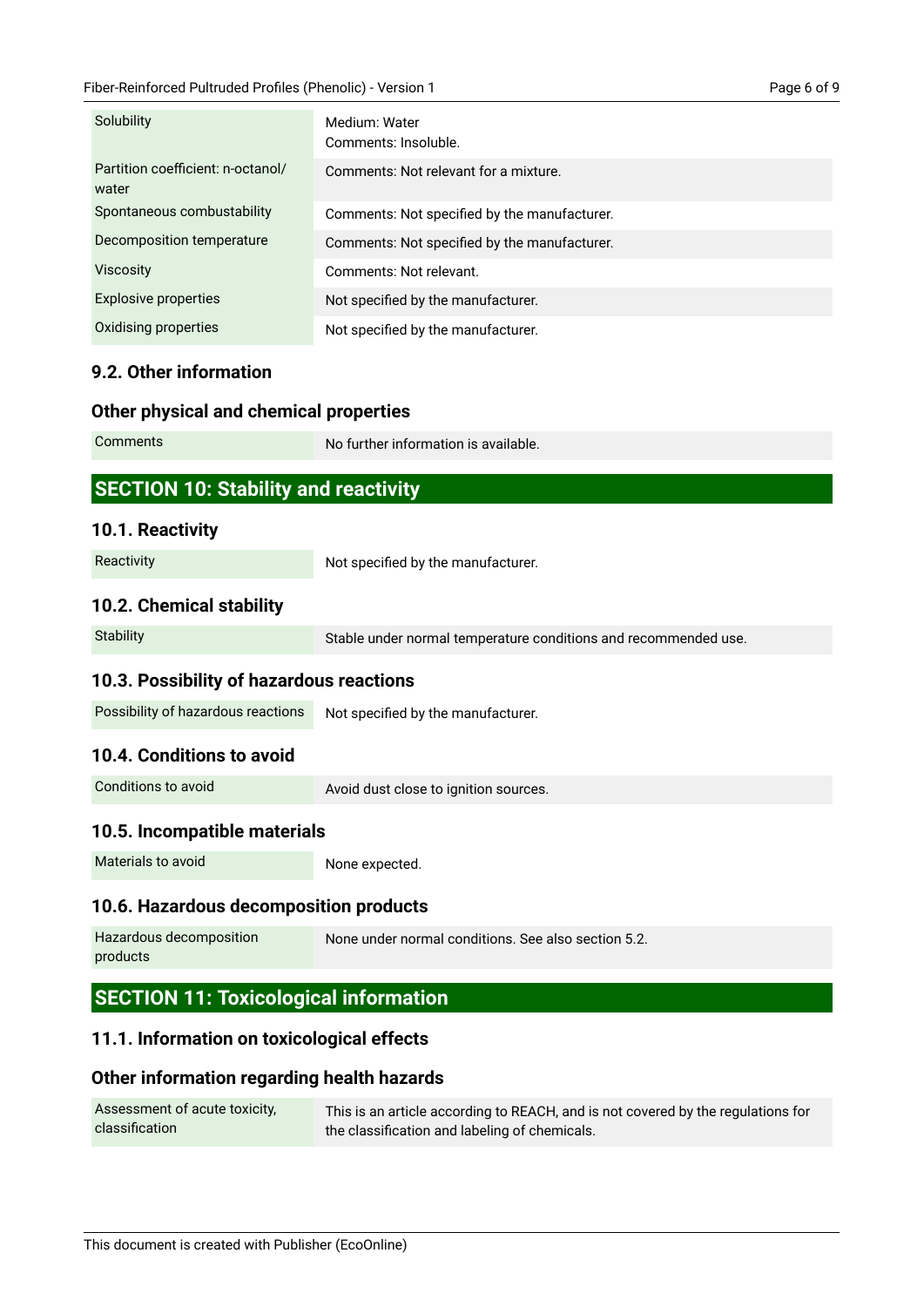| Assessment of skin corrosion /    | This is a product acc. REACH, and is not covered by the regulations for          |
|-----------------------------------|----------------------------------------------------------------------------------|
| irritation, classification        | classification and labeling of chemicals.                                        |
| Assessment of eye damage or       | This is a product acc. REACH, and is not covered by the regulations for          |
| irritation, classification        | classification and labeling of chemicals.                                        |
| Assessment of respiratory         | This is an article according to REACH, and is not covered by the regulations for |
| sensitisation, classification     | the classification and labeling of chemicals.                                    |
| Assessment of skin sensitisation, | This is an article according to REACH, and is not covered by the regulations for |
| classification                    | the classification and labeling of chemicals.                                    |
| Assessment of germ cell           | This is an article according to REACH, and is not covered by the regulations for |
| mutagenicity, classification      | the classification and labeling of chemicals.                                    |
| Assessment of carcinogenicity,    | This is an article according to REACH, and is not covered by the regulations for |
| classification                    | the classification and labeling of chemicals.                                    |
| Assessment of reproductive        | This is an article according to REACH, and is not covered by the regulations for |
| toxicity, classification          | the classification and labeling of chemicals.                                    |
| Assessment of specific target     | This is an article according to REACH, and is not covered by the regulations for |
| organ SE, classification          | the classification and labeling of chemicals.                                    |
| Assessment of specific target     | This is an article according to REACH, and is not covered by the regulations for |
| organ toxicity RE, classification | the classification and labeling of chemicals.                                    |
| Assessment of aspiration hazard,  | This is an article according to REACH, and is not covered by the regulations for |
| classification                    | the classification and labeling of chemicals.                                    |
|                                   |                                                                                  |

### **Symptoms of exposure**

| In case of ingestion    | Unlikely because of the product condition.<br>High concentration of dust may cause irritation to mucous membranes.                                                                                                                                                                    |
|-------------------------|---------------------------------------------------------------------------------------------------------------------------------------------------------------------------------------------------------------------------------------------------------------------------------------|
| In case of skin contact | Dust may irritate the skin.<br>Risk of sensitisation or allergic reactions among sensitive individuals.                                                                                                                                                                               |
| In case of inhalation   | Dust may cause mechanical irritation of mucous membranes. Symptoms may<br>include coughing, sore throat, reddening, burning sensation and heavy watering<br>of the eyes Existing respiratory disorders may be aggravated, for example asthma<br>or other chronic respiratory disease. |
| In case of eye contact  | Dust may give mechanical eye irritation.                                                                                                                                                                                                                                              |
| Other information       | Frequent inhalation of dust over a long period of time increases the risk of<br>developing lung diseases.                                                                                                                                                                             |

# **SECTION 12: Ecological information**

# **12.1. Toxicity**

Ecotoxicity

Environmental exposure to substances in this mixture is limited due to its physical form.

# **12.2. Persistence and degradability**

| Persistence and degradability, |  |
|--------------------------------|--|
| comments                       |  |

No specific information from the manufacturer.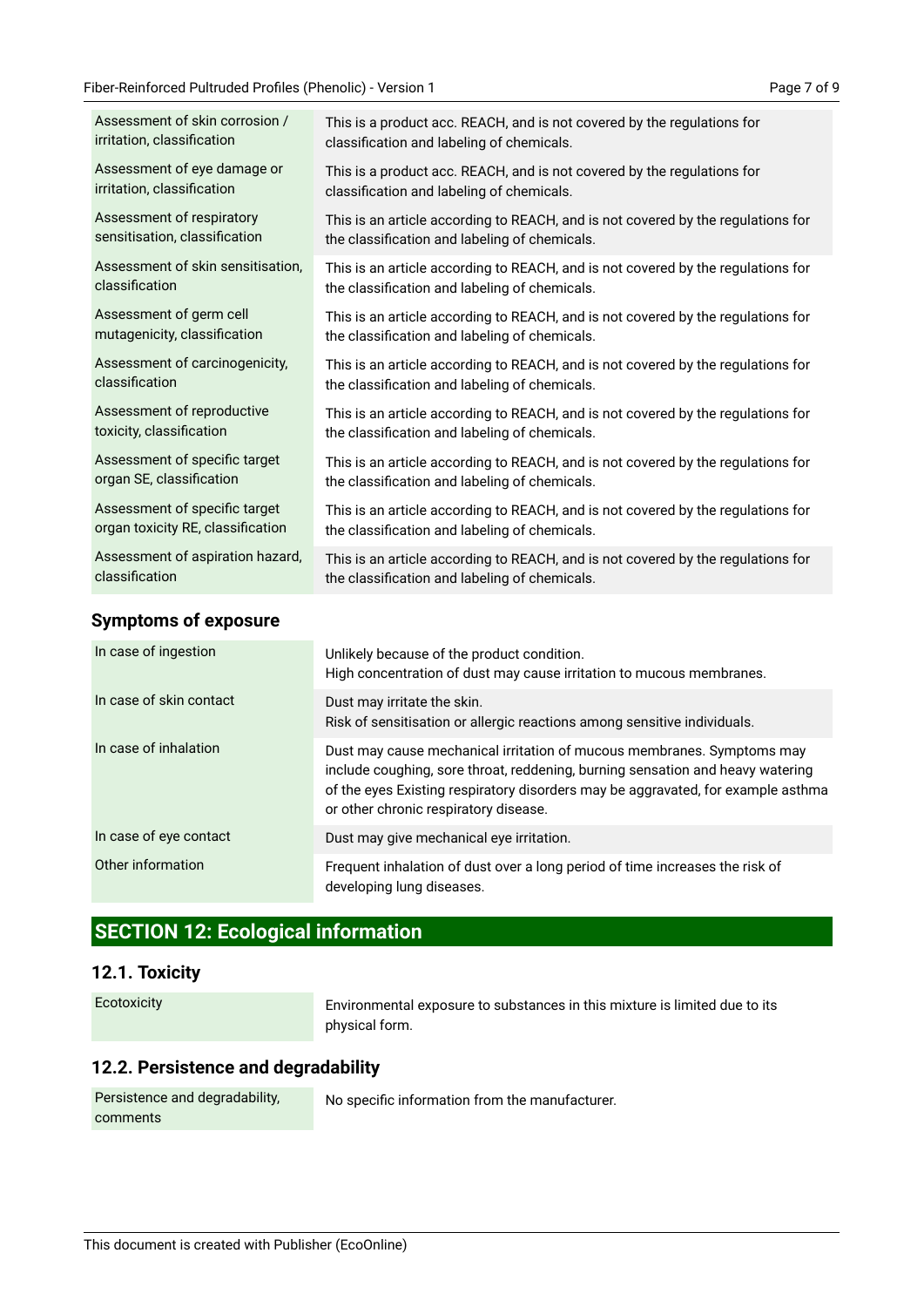| 12.3. Bioaccumulative potential                |                                                                                                                                                                          |  |
|------------------------------------------------|--------------------------------------------------------------------------------------------------------------------------------------------------------------------------|--|
| Bioaccumulative potential                      | No specific information from the manufacturer.                                                                                                                           |  |
| 12.4. Mobility in soil                         |                                                                                                                                                                          |  |
| Mobility                                       | No specific information from the manufacturer. Insoluble in water.                                                                                                       |  |
| 12.5. Results of PBT and vPvB assessment       |                                                                                                                                                                          |  |
| <b>PBT</b> assessment results                  | No specific information from the manufacturer.                                                                                                                           |  |
| vPvB evaluation results                        | No specific information from the manufacturer.                                                                                                                           |  |
| 12.6. Other adverse effects                    |                                                                                                                                                                          |  |
| Other adverse effects, comments                | Avoid release to the environment.                                                                                                                                        |  |
| <b>SECTION 13: Disposal considerations</b>     |                                                                                                                                                                          |  |
|                                                |                                                                                                                                                                          |  |
| 13.1. Waste treatment methods                  |                                                                                                                                                                          |  |
| Specify the appropriate methods<br>of disposal | Deliver to authorised waste vendor. The waste code (EWC-Code) is intended as a<br>guide. The user must select a code if the use differs from the one mentioned<br>below. |  |
| EWC waste code                                 | EWC waste code: 101103 waste glass-based fibrous materials<br>Classified as hazardous waste: No                                                                          |  |
| Other information                              | Avoid release to the environment.                                                                                                                                        |  |
| <b>SECTION 14: Transport information</b>       |                                                                                                                                                                          |  |
| Dangerous goods                                | <b>No</b>                                                                                                                                                                |  |
| 14.1. UN number                                |                                                                                                                                                                          |  |
| Comments                                       | Not relevant.                                                                                                                                                            |  |
| 14.2. UN proper shipping name                  |                                                                                                                                                                          |  |
| Comments                                       | Not relevant.                                                                                                                                                            |  |
| 14.3. Transport hazard class(es)               |                                                                                                                                                                          |  |
| Comments                                       | Not relevant.                                                                                                                                                            |  |
| 14.4. Packing group                            |                                                                                                                                                                          |  |

**Comments** 

Not relevant.

### **14.5. Environmental hazards**

Comments

Not relevant.

# **14.6. Special precautions for user**